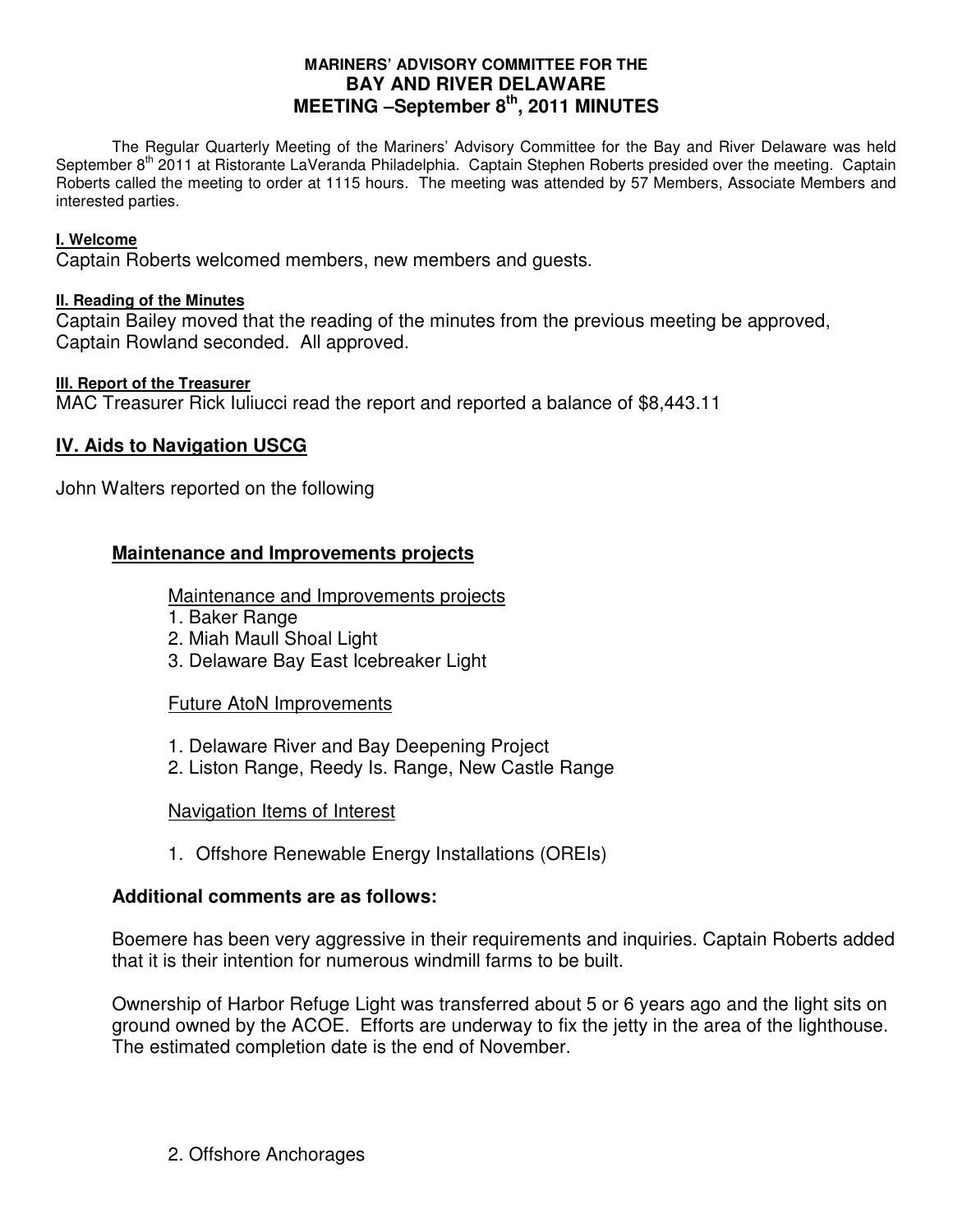- 3. Sound signals- 6-year project to replace all LEDs and optics.
- 4. Atlantic Coast Port Access Route Study
- 5. GPS Interference tests
- 6. Aids to Navigation Leadership- introductions- see distribution

Further discussion included the following:

Almost every range from this port, north, has been upgraded to meet the operational requirements, which are now as good and/or better than before. In use are Bullet- LED optics which consume a lot less energy, smaller batteries with fewer solar panels and fewer claims for service.

Captain Roche reported that some are turned down and asked that it be reviewed.

In addition:

Two lights (32 and 42) were displaced by tows over the summer. Since one incident was with a USNS tow, they "cannot" contribute to repairs or rebuild due to the anti-deficiency act prohibiting federal agencies to do so leaving the USCG with the \$1.5 million costs. We are working with the other privately owned company in resolving the other incident.

## **V. NOAA**

NOAA Ports representative Jon Swallow:

Mr. Swallow offered an introduction about himself and his staff in light of the recently retired Howard Danley. His staff includes: Darren Wright, Scott Sherman, and Steve Soherr.

It was requested that a NOAA/MAC subgroup be formed.

# **VI. Marine Safety Office USCG- Captain of the Port**

USCG representative Corrina Ott reported on the following:

 Staff introductions Aids to Navigations Ice Season Conference scheduled for November 17<sup>th</sup>. A Safety Zone/fireworks display for the one-year casino anniversary will be announced. Hurricane Irene – "thank yous" for all those that were involved  $9/11$  10<sup>th</sup> year anniversary alert for extra awareness in the port. 9/11 Awareness Memorial Swim event between Cape May and Lewes is planned. Mass rescue operation Exercise is planned for October 21st

# **VII. Army Corps of Engineers (ACOE)**

Tim Rooney distributed his report and commented on the following:

See distribution.

1. Delaware River, Philadelphia to Sea maintenance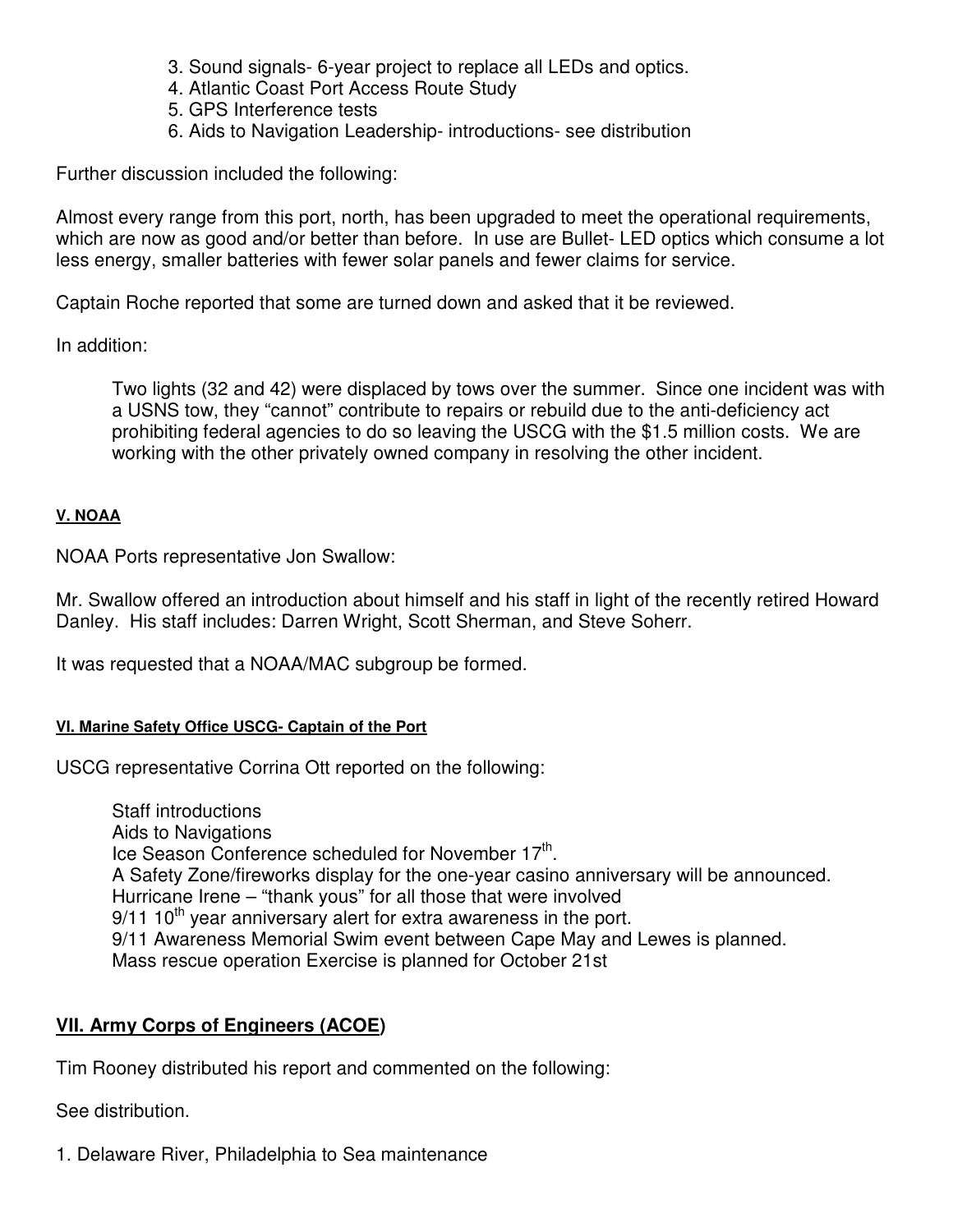- 2. Dredge McFarland
- 3. Wilmington Harbor
- 4. C&D Canal
- 5. Fairless Turning Basin Deepening (40 plus 1)
- 6. Port storm survey progress of Hurricane Irene (distributed)

## **VIII Old Business**

Captain Roberts reported on the following:

# DRAFT

Restriction for the upper river draft is down to 37.6 inches from 38.6 inches and he expects that to be resolved once the Dredge McFarland finishes up in the Bridesburg area.

# DEEPWATER

An outfall is being constructed at Deepwater Point Anchorage that is marked by a buoy and will be charted once work has been completed.

# HIGHER TIDES

Tides are running higher for the upper river, 6 feet higher than normal. Ship traffic is being scheduled accordingly.

# ANCHORAGE USE

Please use the anchorages responsibly and report to the Maritime Exchange on channel 14 when you anchor up and down.

## PARS

John Reynolds chaired meetings for the MACs Port Access Route Study (PARS) which resulted in ideas that represent the MACs overall opinion and will respond accordingly to the next opening of the comment period.

# GROWS FACILITY

Sailing times for ships departing Grows Waste Mgt facility has been working out well.

## **IX. New Business**

Greg Blumenthal of RIDE THE DUCKS reported on their new operations. Highlights included:

1.10-minute route begins at the Race Street Park (Pier 11) south to the Pier 5 Marina.

2.A Marine Coordinator on their Dispatch Boat at Pier 5 for emergency towing and for clearance for the duck boat to enter the Delaware River.

- 3. Only 3 Duck Boats on the river at any one time.
- 4. AIS is being tested on one boat with consideration for more.
- 5. Weekend-only runs between Thanksgiving to the end of December.

John Reynolds reported the inclusion of canister life rafts on duck boats being used in Montreal. He asked about using them here. Mr. Blumenthal replied that they have two Viking Rafts on order for the Dispatch-Boat, which would accommodate the rescue of the 37 passengers/crew from the Pier 5 Marina.